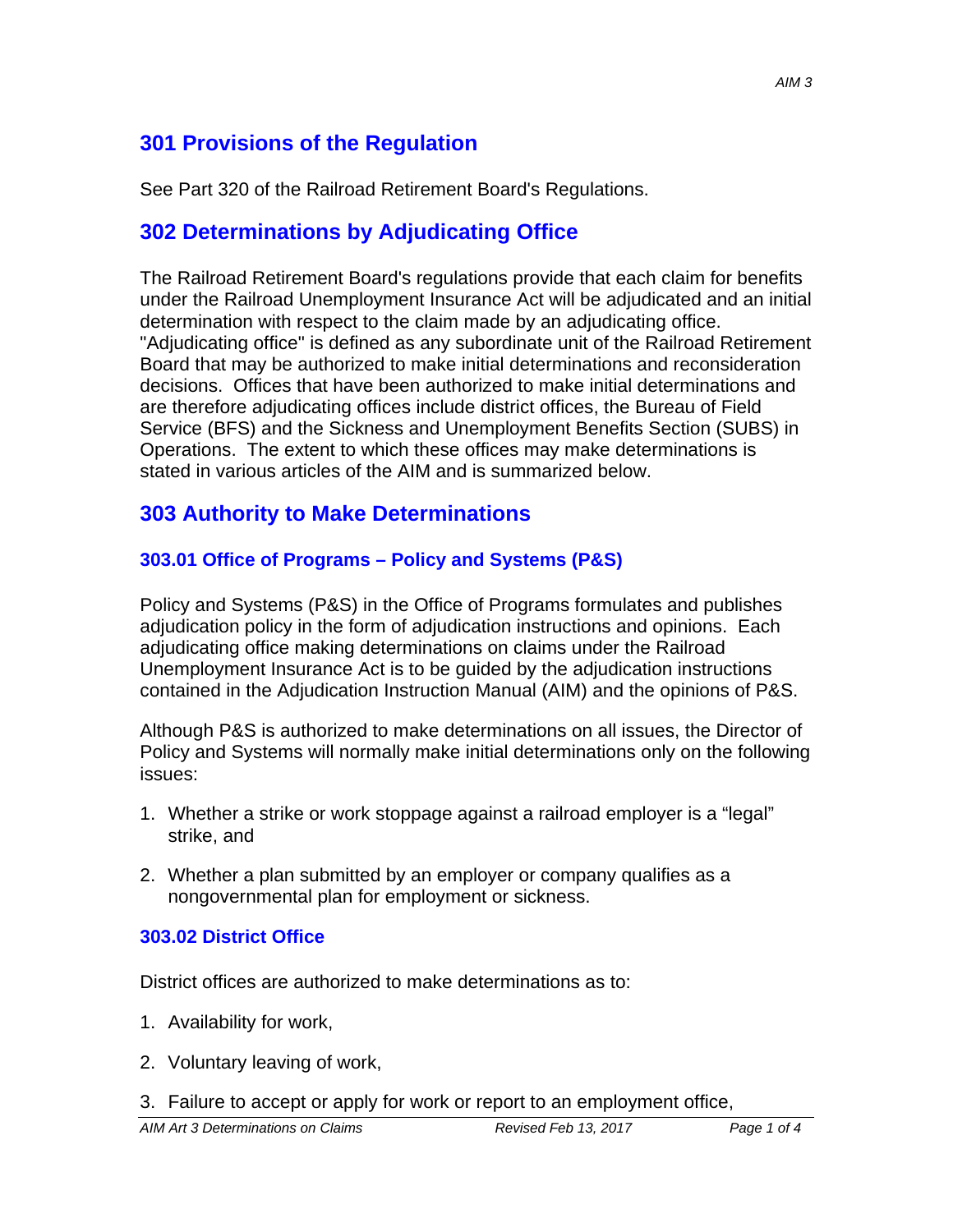- 4. Timely registration for unemployment benefits and timely filing of sickness claims,
- 5. Receipt of remuneration on claimed days of unemployment or sickness,
- 6. Work restrictions and regular assignments, and
- 7. Whether a claimant's unemployment is due to a strike.

The authority to make determinations on timely registration for unemployment benefits, timely filing of sickness claims, receipt of remuneration, and work restrictions is limited to certain types of cases or situations specified in DPOM/FOM-II.

#### **303.03 The Bureau of Field Service (BFS)**

BFS is authorized to make determinations on the issues listed in subsection .02 above but will ordinarily exercise such authority only in the course of reviewing cases received from district offices. In addition BFS is authorized to make determinations, in circumstances specified in the AIM or DPOM/FOM-II, as to:

- 1. Fraud,
- 2. Erroneous payments,
- 3. Whether a strike against a non-railroad employer is a "legal" strike, and
- 4. Determinations under sections 2(f) and 12(o).

#### **303.04 Operations – Sickness and Unemployment Benefits Section (SUBS)**

 The Sickness and Unemployment Benefits Section (SUBS) is authorized to make determinations on all issues. SUBS will not ordinarily exercise that authority in the types of cases or circumstances in which district offices, BFS or P&S are authorized to make determinations.

## **303.05 Reconsideration Section - Assessment and Training**

The Reconsideration Section in Assessment and Training is authorized to make determinations on all issues, but will only exercise such authority in the course of processing requests for reconsideration of decisions made by district offices, regional offices and SUBS. See AIM-29, Protests and Appeals.

## **303.06 Debt Recovery Division – Bureau of Fiscal Operations**

The Debt Recovery Division in the Bureau of Fiscal Operations is authorized to make determinations on requests for waiver of recovery of debts under the RUIA. See AIM-29, Protests and Appeals.